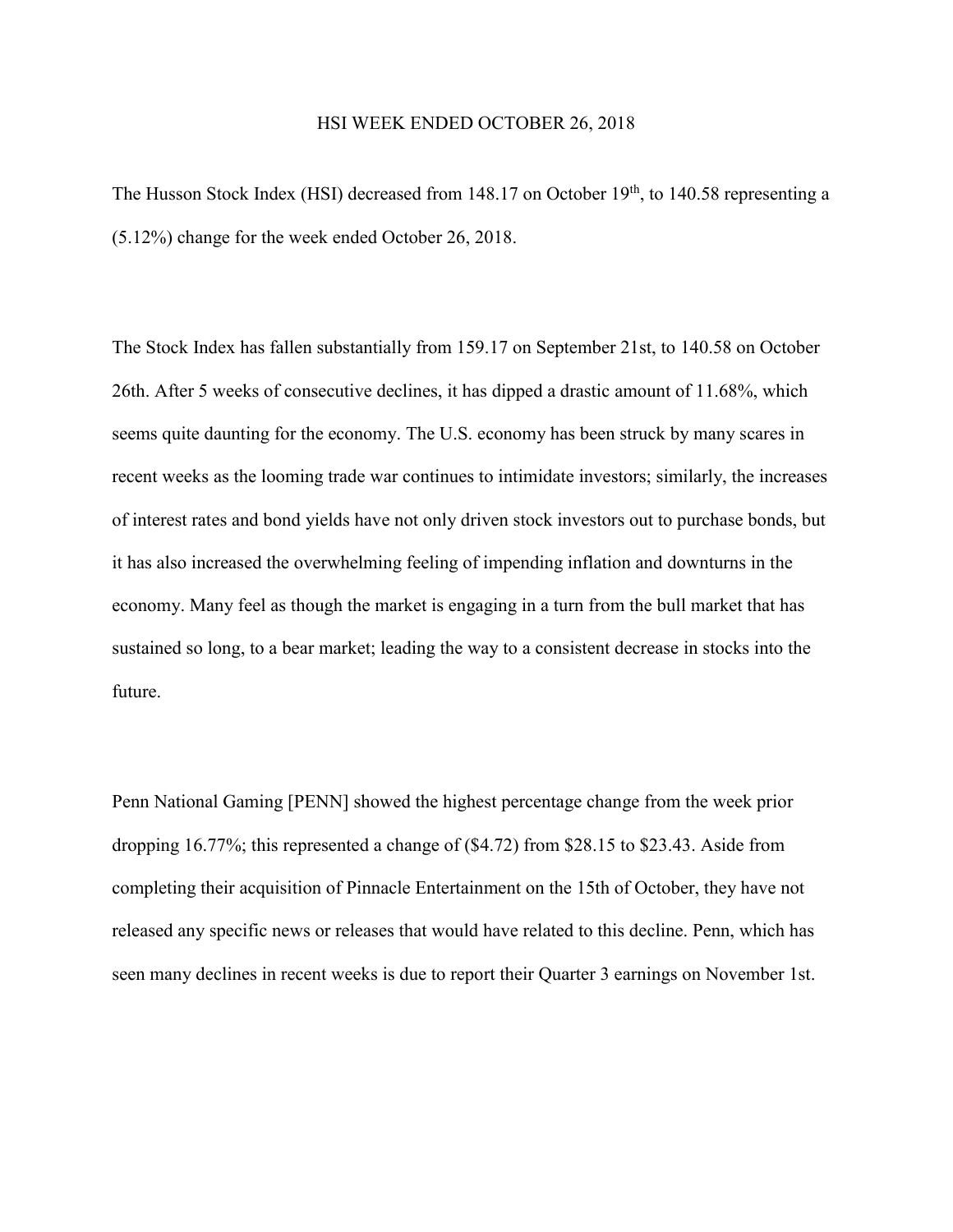Another large percentage decrease came from the General Dynamic Corporation [GD] which posted a 10.72% decrease from the week prior; a dollar change of (20.40) from \$190.26 to \$169.86. GD released their Quarter 3 earnings report on Wednesday, the 24th, which was then followed by a drop in share price as investors weren't pleased. Although their earning per share increased to \$2.89 and beat estimates of \$2.74 by 5.47%, their revenues/sales fell short of analyst estimates by a good margin. Total revenue had risen 20% to \$9.09 billion, but came in shy of the estimate of \$9.38 billion. Although the earnings were not terrible, much of the earnings were due to lower tax payments and not due to increased income from operations; similarly, certain divisions of operations posted less than favorable outcomes for the quarter.

Lastly, the largest dollar change for the week came from Charter Communications [CHTR]. Charter posted a decrease of 8.19% which represented a dollar change of (\$26.33), from \$321.34 to \$295.01; erasing the rebound from the prior week. Charter released their Quarter 3 earnings report on Friday, the 26th, which showed a miss of the estimated revenue for the quarter. CHTR reported revenues of \$10.89 billion, but missed the consensus estimate of \$10.93 billion; it wasn't a substantial miss, but any miss is a negative in the eyes of investors. The other major issue that was reported in the results was a decrease in voice sales of \$512 million and \$611 million respectively.

The HSI was developed by Marie Kenney, while a student at Husson University, in consultation with Associate Professor J. Douglas Wellington. The index is currently being tracked and analyzed by Husson student Dominick Lizotte. The HSI tracks and analyzes 29 companies that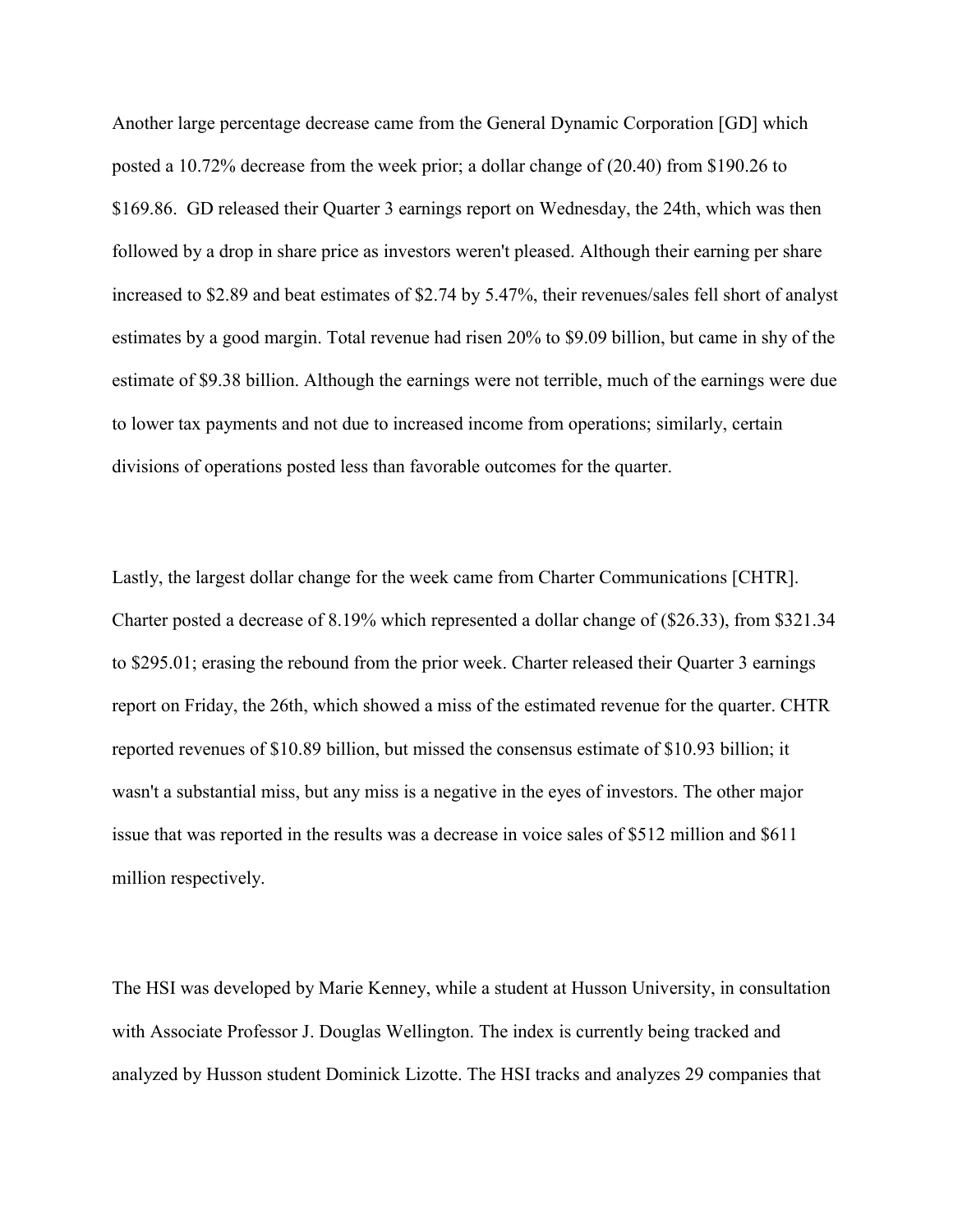are considered to have an effect on the Maine economy. These companies are either based in Maine or have an influence on the Maine economy through employment, and overall presence in the State. This price-weighted index offers a numerical break down of Maine's economy to help provide a better understanding of Maine's economy. The analysis looks into the events of the week and tries to explain significant changes in the stock prices of the companies that comprise the Husson Stock Index.

## References

Pramuk, J. (2018, October 28). Trump celebrated the stock market surge in 2017, but he's been quiet about this year's decline. Retrieved from [https://www.cnbc.com/2018/10/26/trump-goes](https://www.cnbc.com/2018/10/26/trump-goes-quiet-as-stock-market-falls-on-trade-war-rate-hikes.html)[quiet-as-stock-market-falls-on-trade-war-rate-hikes.html](https://www.cnbc.com/2018/10/26/trump-goes-quiet-as-stock-market-falls-on-trade-war-rate-hikes.html)

Penn National Gaming Completes Acquisition of Pinnacle Entertainment. (2018, October 15). Retrieved from [https://pennnationalgaming.gcs-web.com/news-releases/news-release](https://pennnationalgaming.gcs-web.com/news-releases/news-release-details/penn-national-gaming-completes-acquisition-pinnacle)[details/penn-national-gaming-completes-acquisition-pinnacle](https://pennnationalgaming.gcs-web.com/news-releases/news-release-details/penn-national-gaming-completes-acquisition-pinnacle)

Schultz, C. (2018, October 23). Early gain for Penn National Gaming. Retrieved from <https://seekingalpha.com/news/3399699-early-gain-penn-national-gaming>